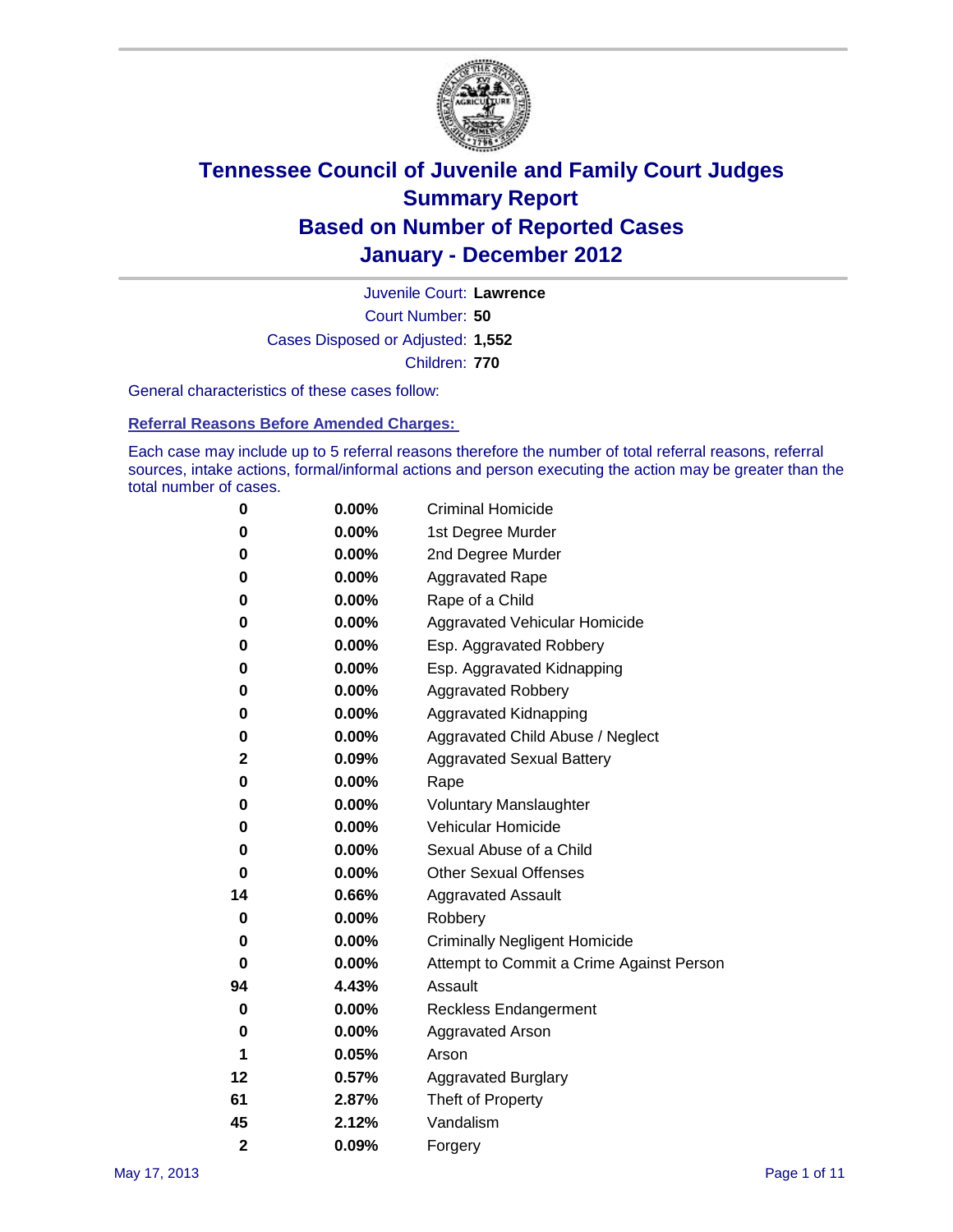

Court Number: **50** Juvenile Court: **Lawrence** Cases Disposed or Adjusted: **1,552** Children: **770**

#### **Referral Reasons Before Amended Charges:**

Each case may include up to 5 referral reasons therefore the number of total referral reasons, referral sources, intake actions, formal/informal actions and person executing the action may be greater than the total number of cases.

| $\pmb{0}$   | 0.00%    | <b>Worthless Checks</b>                                     |
|-------------|----------|-------------------------------------------------------------|
| 0           | 0.00%    | Illegal Possession / Fraudulent Use of Credit / Debit Cards |
| 8           | 0.38%    | <b>Burglary</b>                                             |
| $\bf{0}$    | $0.00\%$ | Unauthorized Use of a Vehicle                               |
| 0           | $0.00\%$ | <b>Cruelty to Animals</b>                                   |
| 2           | 0.09%    | Sale of Controlled Substances                               |
| 104         | 4.90%    | <b>Other Drug Offenses</b>                                  |
| 14          | 0.66%    | Possession of Controlled Substances                         |
| $\mathbf 0$ | $0.00\%$ | <b>Criminal Attempt</b>                                     |
| 5           | 0.24%    | Carrying Weapons on School Property                         |
| 1           | 0.05%    | Unlawful Carrying / Possession of a Weapon                  |
| 3           | 0.14%    | <b>Evading Arrest</b>                                       |
| 1           | 0.05%    | Escape                                                      |
| 3           | 0.14%    | Driving Under Influence (DUI)                               |
| 43          | 2.03%    | Possession / Consumption of Alcohol                         |
| $\mathbf 2$ | 0.09%    | Resisting Stop, Frisk, Halt, Arrest or Search               |
| 0           | $0.00\%$ | <b>Aggravated Criminal Trespass</b>                         |
| 4           | 0.19%    | Harassment                                                  |
| 0           | 0.00%    | Failure to Appear                                           |
| 6           | 0.28%    | Filing a False Police Report                                |
| $\bf{0}$    | 0.00%    | Criminal Impersonation                                      |
| 18          | 0.85%    | <b>Disorderly Conduct</b>                                   |
| 11          | 0.52%    | <b>Criminal Trespass</b>                                    |
| 3           | 0.14%    | Public Intoxication                                         |
| 0           | $0.00\%$ | Gambling                                                    |
| 559         | 26.33%   | <b>Traffic</b>                                              |
| 0           | $0.00\%$ | Local Ordinances                                            |
| 4           | 0.19%    | Violation of Wildlife Regulations                           |
| 0           | $0.00\%$ | Contempt of Court                                           |
| 7           | 0.33%    | Violation of Probation                                      |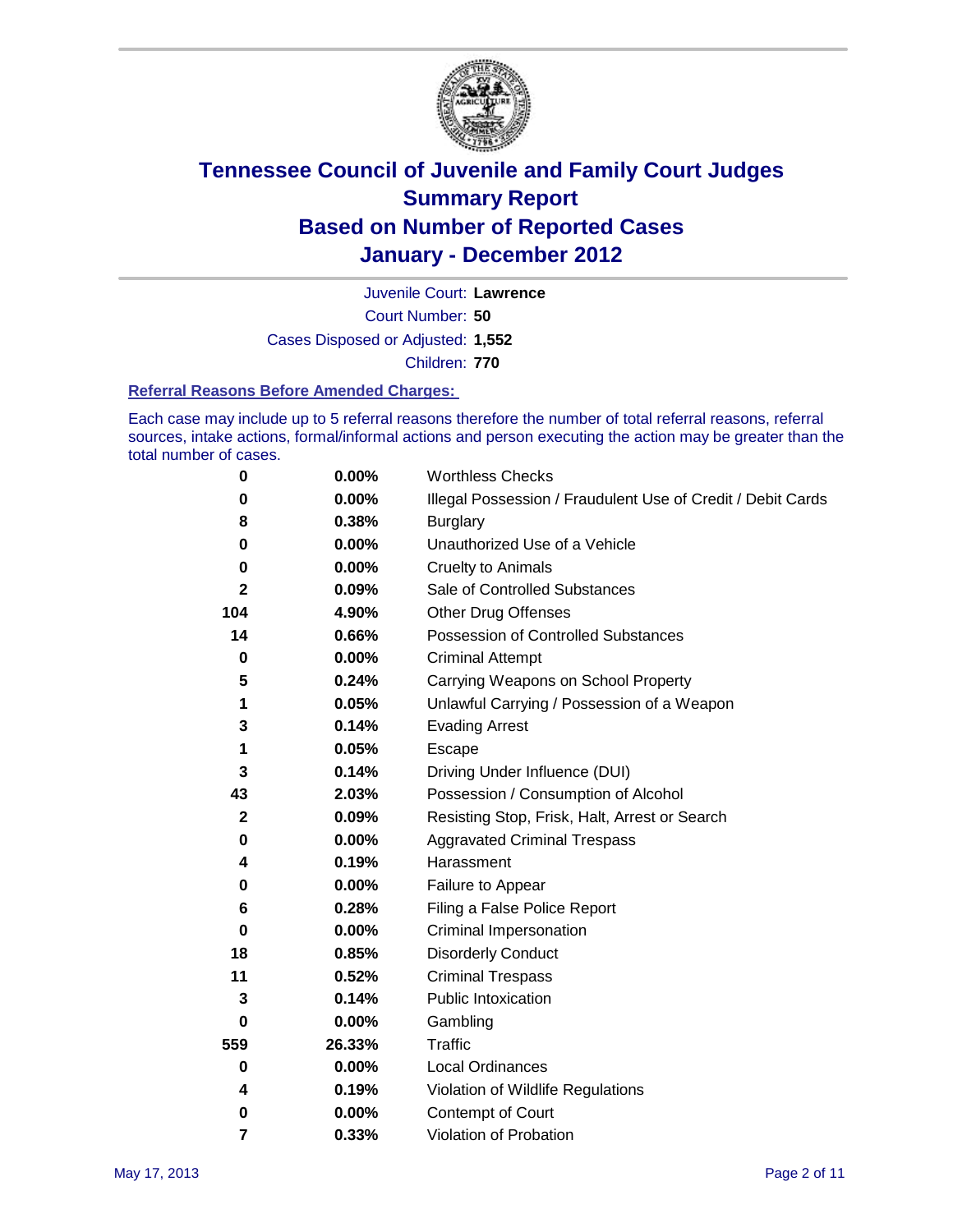

Court Number: **50** Juvenile Court: **Lawrence** Cases Disposed or Adjusted: **1,552** Children: **770**

#### **Referral Reasons Before Amended Charges:**

Each case may include up to 5 referral reasons therefore the number of total referral reasons, referral sources, intake actions, formal/informal actions and person executing the action may be greater than the total number of cases.

| 0            | 0.00%   | Violation of Aftercare                 |
|--------------|---------|----------------------------------------|
| 45           | 2.12%   | <b>Unruly Behavior</b>                 |
| 363          | 17.10%  | Truancy                                |
| 16           | 0.75%   | In-State Runaway                       |
| 1            | 0.05%   | Out-of-State Runaway                   |
| 29           | 1.37%   | Possession of Tobacco Products         |
| 0            | 0.00%   | Violation of a Valid Court Order       |
| 13           | 0.61%   | Violation of Curfew                    |
| 0            | 0.00%   | Sexually Abused Child                  |
| $\bf{0}$     | 0.00%   | <b>Physically Abused Child</b>         |
| 197          | 9.28%   | Dependency / Neglect                   |
| $\mathbf{2}$ | 0.09%   | <b>Termination of Parental Rights</b>  |
| 0            | 0.00%   | <b>Violation of Pretrial Diversion</b> |
| 8            | 0.38%   | Violation of Informal Adjustment       |
| 5            | 0.24%   | <b>Judicial Review</b>                 |
| 1            | 0.05%   | <b>Administrative Review</b>           |
| 338          | 15.92%  | <b>Foster Care Review</b>              |
| 31           | 1.46%   | Custody                                |
| 5            | 0.24%   | Visitation                             |
| 0            | 0.00%   | Paternity / Legitimation               |
| $\bf{0}$     | 0.00%   | <b>Child Support</b>                   |
| $\bf{0}$     | 0.00%   | <b>Request for Medical Treatment</b>   |
| 0            | 0.00%   | <b>Consent to Marry</b>                |
| 40           | 1.88%   | Other                                  |
| 2,123        | 100.00% | <b>Total Referrals</b>                 |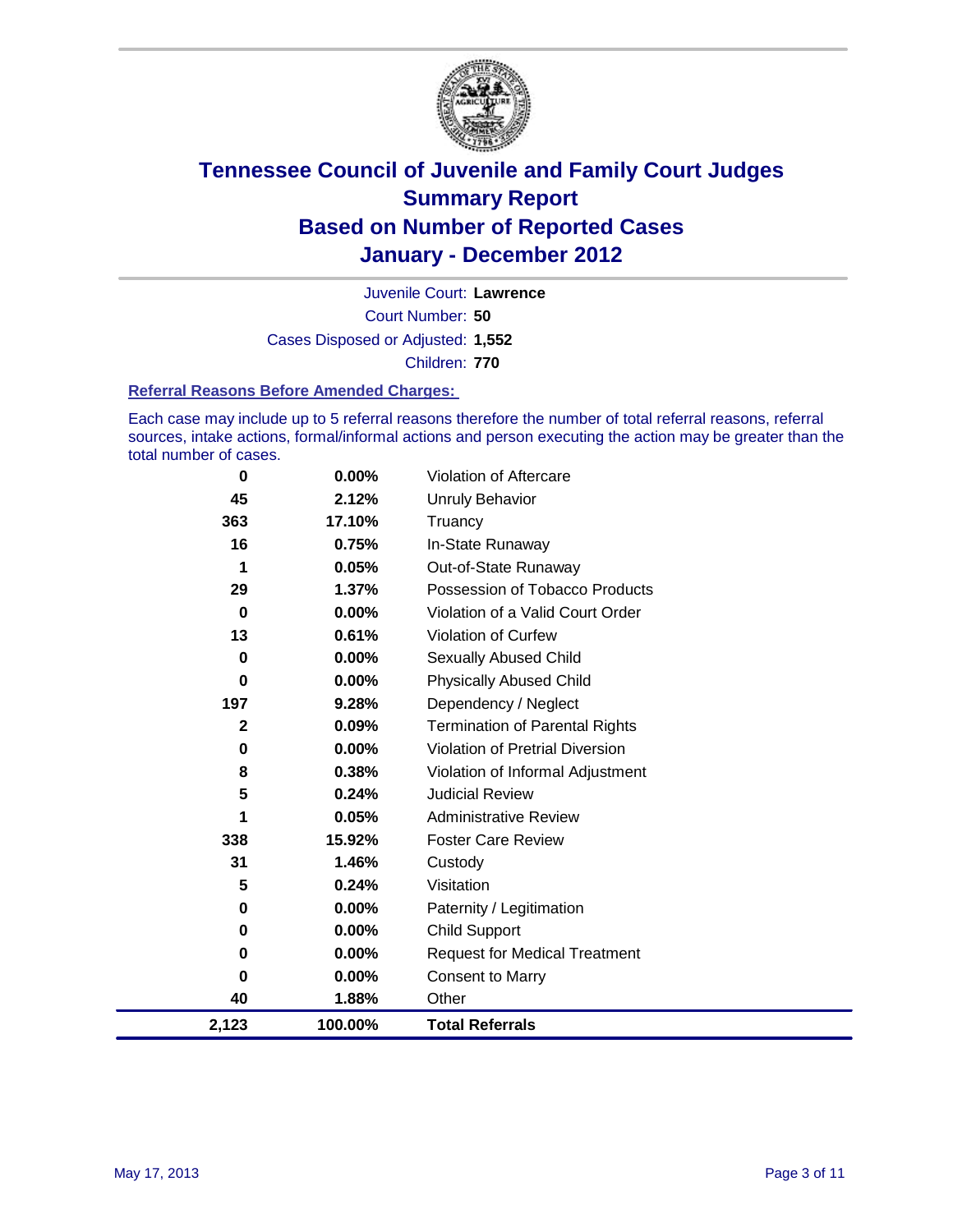

| 2,123                      | 100.00%                           | <b>Total Referral Sources</b>     |  |
|----------------------------|-----------------------------------|-----------------------------------|--|
| 0                          | 0.00%                             | Other                             |  |
| 0                          | $0.00\%$                          | Unknown                           |  |
| 0                          | $0.00\%$                          | Hospital                          |  |
| 0                          | $0.00\%$                          | Child & Parent                    |  |
| 26                         | 1.22%                             | Victim                            |  |
| 0                          | $0.00\%$                          | <b>Other Court</b>                |  |
| 1                          | 0.05%                             | Social Agency                     |  |
| $\overline{7}$             | 0.33%                             | <b>Court Staff</b>                |  |
| 0                          | $0.00\%$                          | <b>District Attorney's Office</b> |  |
| 0                          | $0.00\%$                          | <b>Other State Department</b>     |  |
| 600                        | 28.26%                            | <b>DCS</b>                        |  |
| 1                          | 0.05%                             | <b>CSA</b>                        |  |
| 365                        | 17.19%                            | School                            |  |
| 0                          | $0.00\%$                          | Self                              |  |
| 5                          | 0.24%                             | <b>Relatives</b>                  |  |
| 37                         | 1.74%                             | Parents                           |  |
| 1,081                      | 50.92%                            | Law Enforcement                   |  |
| <b>Referral Sources: 1</b> |                                   |                                   |  |
|                            |                                   | Children: 770                     |  |
|                            | Cases Disposed or Adjusted: 1,552 |                                   |  |
|                            |                                   | Court Number: 50                  |  |
|                            |                                   | Juvenile Court: Lawrence          |  |
|                            |                                   |                                   |  |

### **Age of Child at Referral: 2**

| 0   | 0.00%  | <b>Unknown</b>     |
|-----|--------|--------------------|
| 0   | 0.00%  | Ages 19 and Over   |
| 203 | 26.36% | Ages 17 through 18 |
| 190 | 24.68% | Ages 15 through 16 |
| 85  | 11.04% | Ages 13 through 14 |
| 59  | 7.66%  | Ages 11 through 12 |
| 233 | 30.26% | Ages 10 and Under  |
|     |        |                    |

<sup>1</sup> If different than number of Referral Reasons (2123), verify accuracy of your court's data.

<sup>2</sup> One child could be counted in multiple categories, verify accuracy of your court's data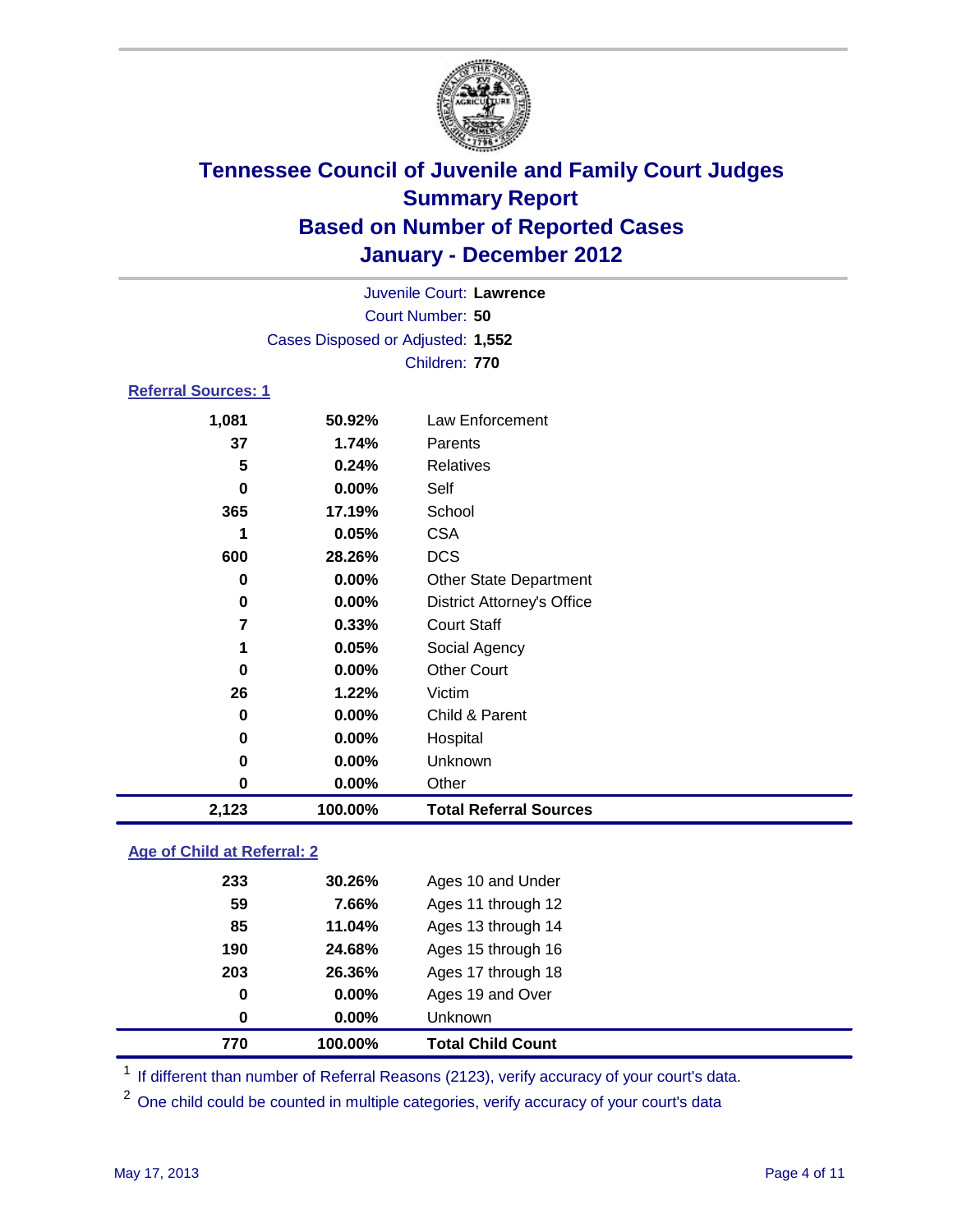

|                                         |                                   | Juvenile Court: Lawrence |  |  |  |
|-----------------------------------------|-----------------------------------|--------------------------|--|--|--|
| Court Number: 50                        |                                   |                          |  |  |  |
|                                         | Cases Disposed or Adjusted: 1,552 |                          |  |  |  |
|                                         | Children: 770                     |                          |  |  |  |
| Sex of Child: 1                         |                                   |                          |  |  |  |
| 435                                     | 56.49%                            | Male                     |  |  |  |
| 335                                     | 43.51%                            | Female                   |  |  |  |
| $\bf{0}$                                | 0.00%                             | Unknown                  |  |  |  |
| 770                                     | 100.00%                           | <b>Total Child Count</b> |  |  |  |
| Race of Child: 1                        |                                   |                          |  |  |  |
| 721                                     | 93.64%                            | White                    |  |  |  |
| 43                                      | 5.58%                             | African American         |  |  |  |
| 3                                       | 0.39%                             | Native American          |  |  |  |
| 3                                       | 0.39%                             | Asian                    |  |  |  |
| $\mathbf 0$                             | 0.00%                             | Mixed                    |  |  |  |
| 0                                       | 0.00%                             | Unknown                  |  |  |  |
| 770                                     | 100.00%                           | <b>Total Child Count</b> |  |  |  |
| <b>Hispanic Origin: 1</b>               |                                   |                          |  |  |  |
| 17                                      | 2.21%                             | Yes                      |  |  |  |
| 753                                     | 97.79%                            | <b>No</b>                |  |  |  |
| $\mathbf 0$                             | 0.00%                             | Unknown                  |  |  |  |
| 770                                     | 100.00%                           | <b>Total Child Count</b> |  |  |  |
| <b>School Enrollment of Children: 1</b> |                                   |                          |  |  |  |
| 703                                     | 91.30%                            | Yes                      |  |  |  |
| 67                                      | 8.70%                             | <b>No</b>                |  |  |  |
| $\mathbf 0$                             | 0.00%                             | Unknown                  |  |  |  |
| 770                                     | 100.00%                           | <b>Total Child Count</b> |  |  |  |

One child could be counted in multiple categories, verify accuracy of your court's data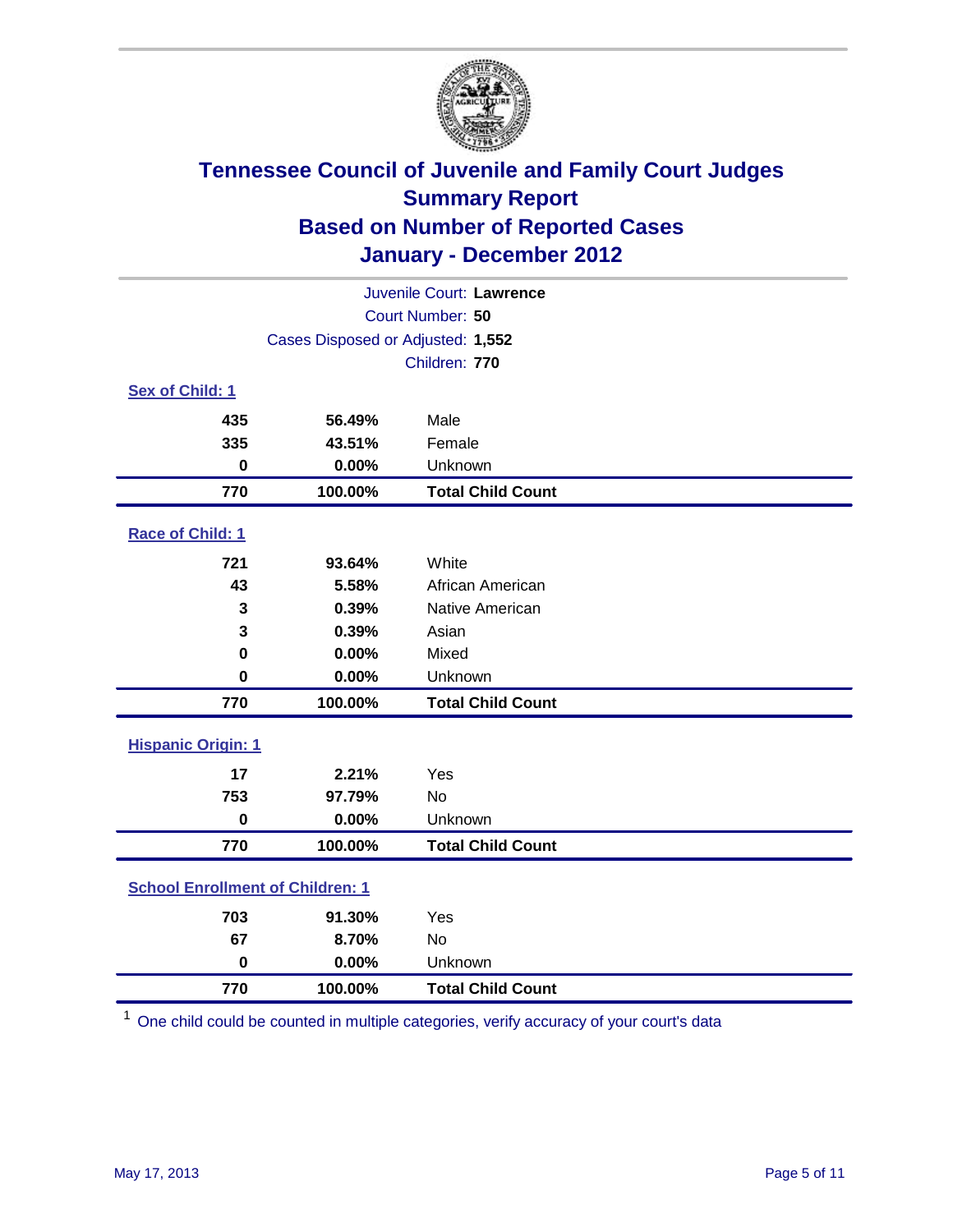

Court Number: **50** Juvenile Court: **Lawrence** Cases Disposed or Adjusted: **1,552** Children: **770**

### **Living Arrangement of Child at Time of Referral: 1**

| 770 | 100.00%  | <b>Total Child Count</b>     |
|-----|----------|------------------------------|
| 0   | $0.00\%$ | Other                        |
| 0   | $0.00\%$ | Unknown                      |
| 1   | 0.13%    | Independent                  |
| 1   | 0.13%    | In an Institution            |
| 0   | $0.00\%$ | In a Residential Center      |
| 0   | $0.00\%$ | In a Group Home              |
| 179 | 23.25%   | With Foster Family           |
| 0   | $0.00\%$ | With Adoptive Parents        |
| 53  | 6.88%    | <b>With Relatives</b>        |
| 55  | 7.14%    | <b>With Father</b>           |
| 220 | 28.57%   | <b>With Mother</b>           |
| 30  | $3.90\%$ | With Mother and Stepfather   |
| 6   | 0.78%    | With Father and Stepmother   |
| 225 | 29.22%   | With Both Biological Parents |
|     |          |                              |

#### **Type of Detention: 2**

| 1,552 | 100.00%           | <b>Total Detention Count</b> |
|-------|-------------------|------------------------------|
|       | $0.00\%$<br>0     | Other                        |
| 1,548 | 99.74%            | Does Not Apply               |
|       | 0<br>$0.00\%$     | <b>Unknown</b>               |
|       | 0.00%<br>0        | <b>Psychiatric Hospital</b>  |
|       | $\bf{0}$<br>0.00% | Jail - No Separation         |
|       | 0<br>$0.00\%$     | Jail - Partial Separation    |
|       | 0<br>$0.00\%$     | Jail - Complete Separation   |
|       | 0.26%<br>4        | Juvenile Detention Facility  |
|       | 0<br>$0.00\%$     | Non-Secure Placement         |
|       |                   |                              |

<sup>1</sup> One child could be counted in multiple categories, verify accuracy of your court's data

<sup>2</sup> If different than number of Cases (1552) verify accuracy of your court's data.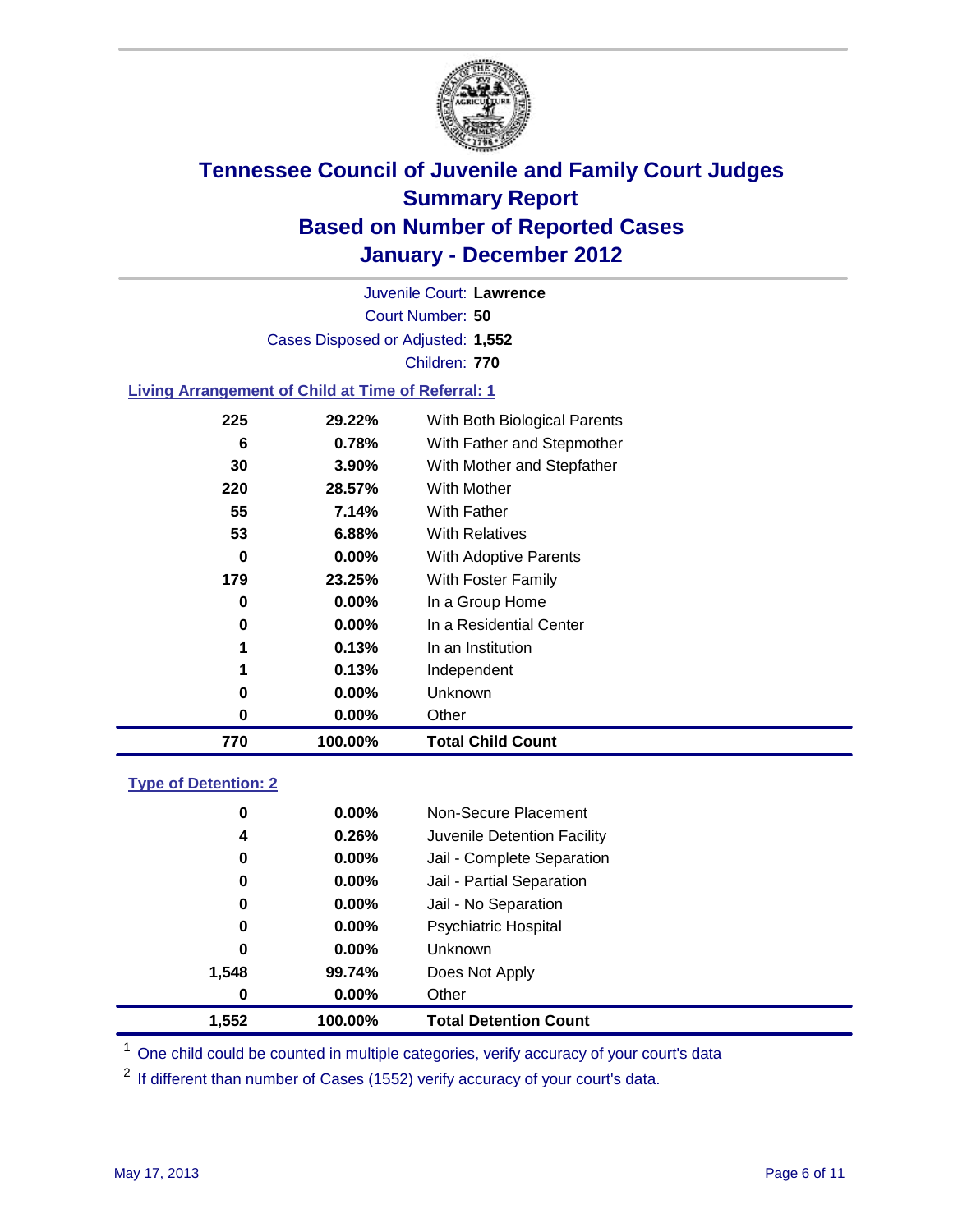

| 0                                                  | 0.00%                             | Other                                |
|----------------------------------------------------|-----------------------------------|--------------------------------------|
| 0                                                  | 0.00%                             | Does Not Apply                       |
| 0                                                  | 0.00%                             | Unknown                              |
| 0                                                  | $0.00\%$                          | Scheduling of Foster Care Review     |
| 0                                                  | 0.00%                             | Scheduling of Administrative Review  |
| 0                                                  | 0.00%                             | Scheduling of Judicial Review        |
| 0                                                  | 0.00%                             | Notification of Paternity Processed  |
| 665                                                | 31.32%                            | <b>Citation Processed</b>            |
| 392                                                | 18.46%                            | <b>Motion Filed</b>                  |
| 1,066                                              | 50.21%                            | <b>Petition Filed</b>                |
| <b>Intake Actions: 2</b>                           |                                   |                                      |
| 1,552                                              | 100.00%                           | <b>Total Placement Count</b>         |
| 0                                                  | 0.00%                             | Other                                |
| 1,548                                              | 99.74%                            | Does Not Apply                       |
| 0                                                  | 0.00%                             | Unknown                              |
| 0                                                  | $0.00\%$                          | Psychiatric Hospital                 |
| 0                                                  | 0.00%                             | <b>Foster Family Home</b>            |
| 0                                                  | 0.00%                             | Shelter / Group Home                 |
| 0                                                  | 0.00%                             | Jail                                 |
| 4                                                  | 0.26%                             | Juvenile Detention Facility          |
| 0                                                  | 0.00%                             | Returned to Prior Living Arrangement |
| <b>Placement After Secure Detention Hearing: 1</b> |                                   |                                      |
|                                                    |                                   | Children: 770                        |
|                                                    | Cases Disposed or Adjusted: 1,552 |                                      |
|                                                    |                                   | Court Number: 50                     |
|                                                    |                                   | Juvenile Court: Lawrence             |

<sup>1</sup> If different than number of Cases (1552) verify accuracy of your court's data.

<sup>2</sup> If different than number of Referral Reasons (2123), verify accuracy of your court's data.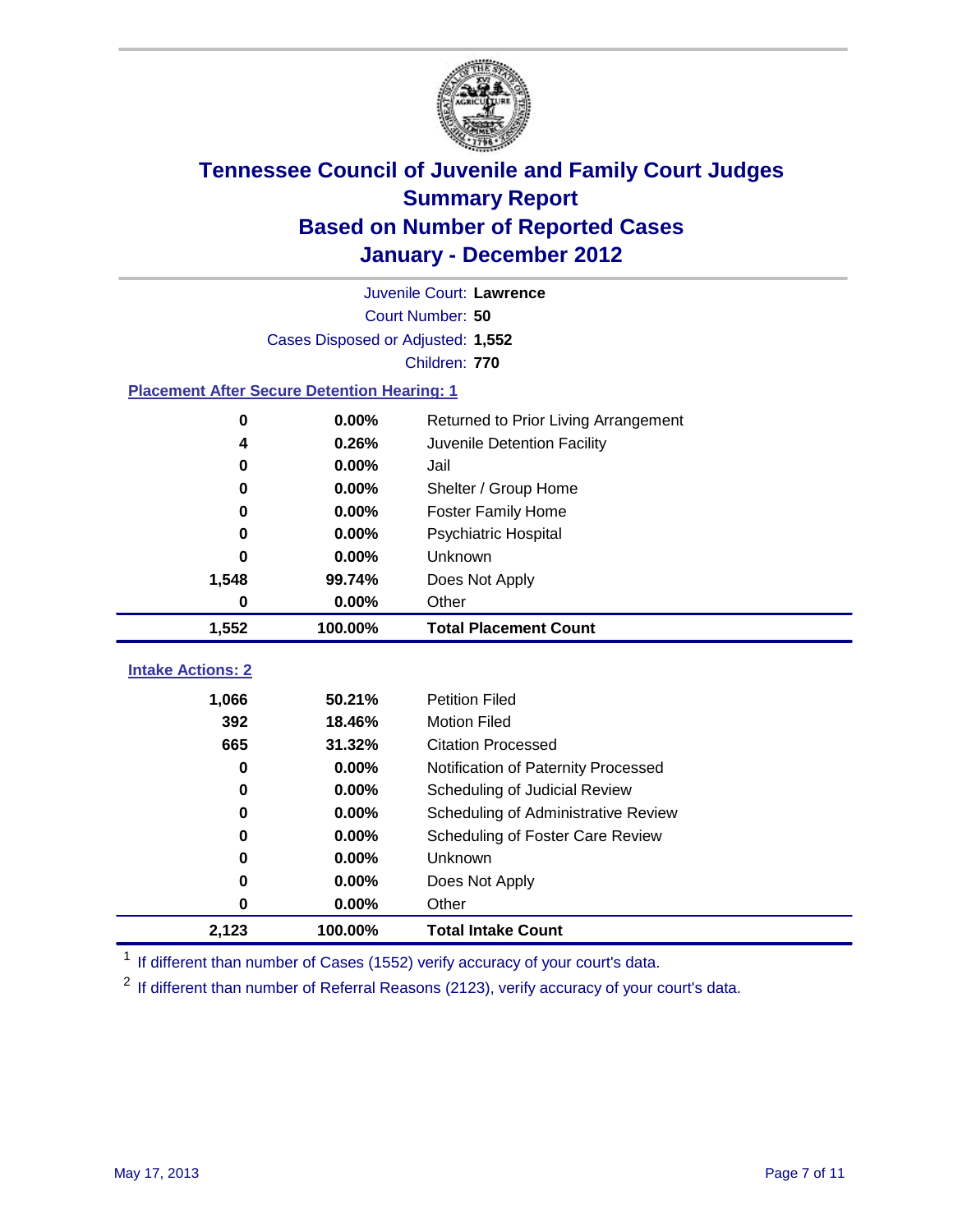

Court Number: **50** Juvenile Court: **Lawrence** Cases Disposed or Adjusted: **1,552** Children: **770**

### **Last Grade Completed by Child: 1**

| 65                                      | 8.44%   | Too Young for School         |  |
|-----------------------------------------|---------|------------------------------|--|
| 0                                       | 0.00%   | Preschool                    |  |
| 0                                       | 0.00%   | Kindergarten                 |  |
| 0                                       | 0.00%   | 1st Grade                    |  |
| 0                                       | 0.00%   | 2nd Grade                    |  |
| 0                                       | 0.00%   | 3rd Grade                    |  |
| 0                                       | 0.00%   | 4th Grade                    |  |
| 0                                       | 0.00%   | 5th Grade                    |  |
| 0                                       | 0.00%   | 6th Grade                    |  |
| 0                                       | 0.00%   | 7th Grade                    |  |
| 0                                       | 0.00%   | 8th Grade                    |  |
| 0                                       | 0.00%   | 9th Grade                    |  |
| 0                                       | 0.00%   | 10th Grade                   |  |
| 0                                       | 0.00%   | 11th Grade                   |  |
| 0                                       | 0.00%   | 12th Grade                   |  |
| 0                                       | 0.00%   | Non-Graded Special Ed        |  |
| 0                                       | 0.00%   | <b>GED</b>                   |  |
| 1                                       | 0.13%   | Graduated                    |  |
| 0                                       | 0.00%   | <b>Never Attended School</b> |  |
| 704                                     | 91.43%  | Unknown                      |  |
| 0                                       | 0.00%   | Other                        |  |
| 770                                     | 100.00% | <b>Total Child Count</b>     |  |
| <b>Enrolled in Special Education: 1</b> |         |                              |  |

| 770                                       | 100.00%  | <b>Total Child Count</b> |  |  |  |
|-------------------------------------------|----------|--------------------------|--|--|--|
| 0                                         | $0.00\%$ | <b>Unknown</b>           |  |  |  |
| 769                                       | 99.87%   | No                       |  |  |  |
|                                           | 0.13%    | Yes                      |  |  |  |
| <u>Einvilled III Opeelal Education. T</u> |          |                          |  |  |  |

One child could be counted in multiple categories, verify accuracy of your court's data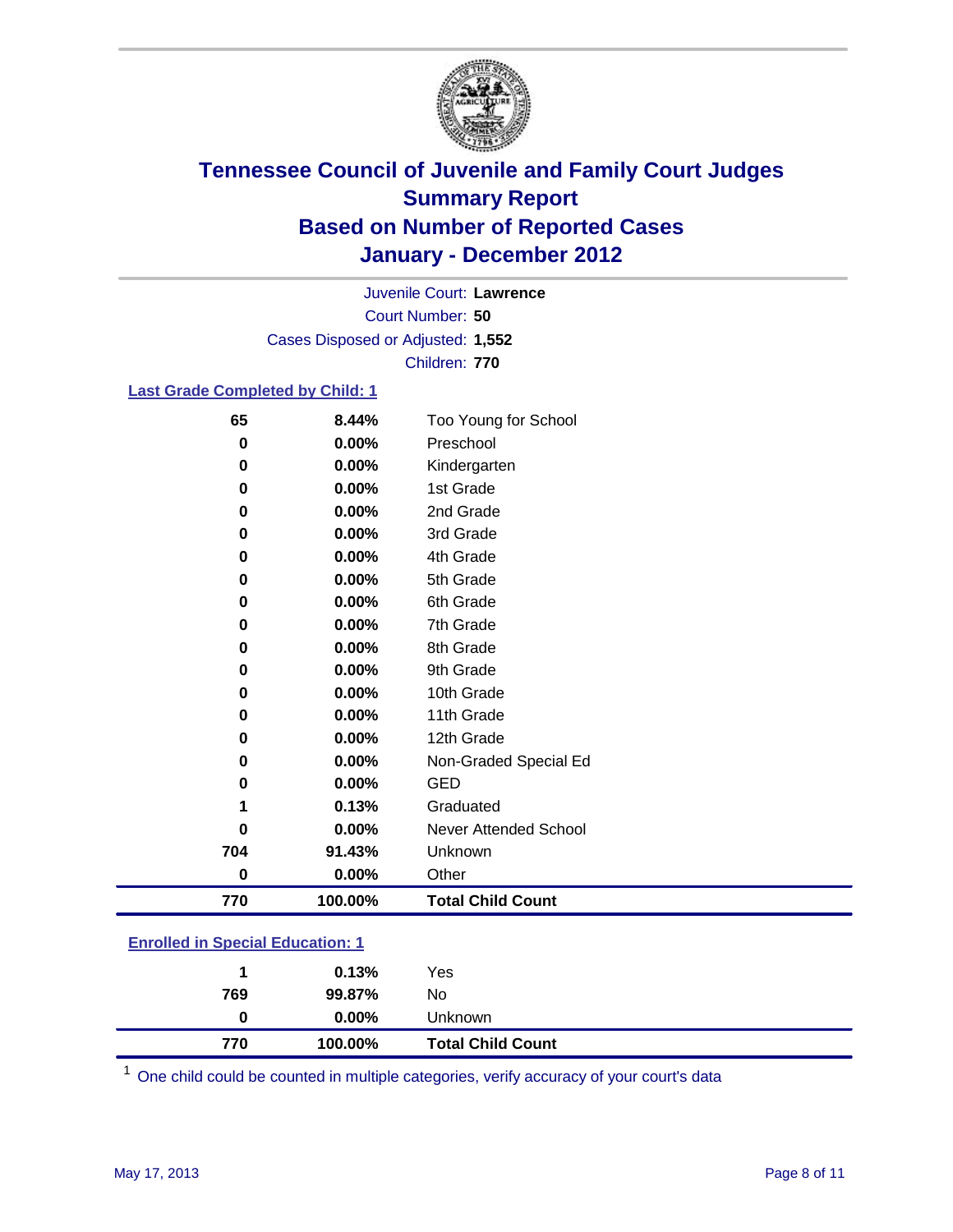

| Juvenile Court: Lawrence     |                                   |                           |  |  |  |
|------------------------------|-----------------------------------|---------------------------|--|--|--|
|                              | Court Number: 50                  |                           |  |  |  |
|                              | Cases Disposed or Adjusted: 1,552 |                           |  |  |  |
|                              | Children: 770                     |                           |  |  |  |
| <b>Action Executed By: 1</b> |                                   |                           |  |  |  |
| 2,123                        | 100.00%                           | Judge                     |  |  |  |
| 0                            | 0.00%                             | Magistrate                |  |  |  |
| $\bf{0}$                     | $0.00\%$                          | <b>YSO</b>                |  |  |  |
| 0                            | 0.00%                             | Other                     |  |  |  |
| 0                            | $0.00\%$                          | Unknown                   |  |  |  |
| 2,123                        | 100.00%                           | <b>Total Action Count</b> |  |  |  |

### **Formal / Informal Actions: 1**

| 533   | 25.11%   | Dismissed                                        |
|-------|----------|--------------------------------------------------|
| 39    | 1.84%    | Retired / Nolle Prosequi                         |
| 108   | 5.09%    | <b>Complaint Substantiated Delinquent</b>        |
| 25    | 1.18%    | <b>Complaint Substantiated Status Offender</b>   |
| 59    | 2.78%    | <b>Complaint Substantiated Dependent/Neglect</b> |
| 0     | $0.00\%$ | <b>Complaint Substantiated Abused</b>            |
| 0     | $0.00\%$ | <b>Complaint Substantiated Mentally III</b>      |
| 57    | 2.68%    | Informal Adjustment                              |
| 0     | $0.00\%$ | <b>Pretrial Diversion</b>                        |
| 0     | $0.00\%$ | <b>Transfer to Adult Court Hearing</b>           |
| 0     | $0.00\%$ | Charges Cleared by Transfer to Adult Court       |
| 3     | 0.14%    | <b>Special Proceeding</b>                        |
| 230   | 10.83%   | <b>Review Concluded</b>                          |
| 1,043 | 49.13%   | Case Held Open                                   |
| 26    | 1.22%    | Other                                            |
| 0     | $0.00\%$ | <b>Unknown</b>                                   |
| 2,123 | 100.00%  | <b>Total Action Count</b>                        |

<sup>1</sup> If different than number of Referral Reasons (2123), verify accuracy of your court's data.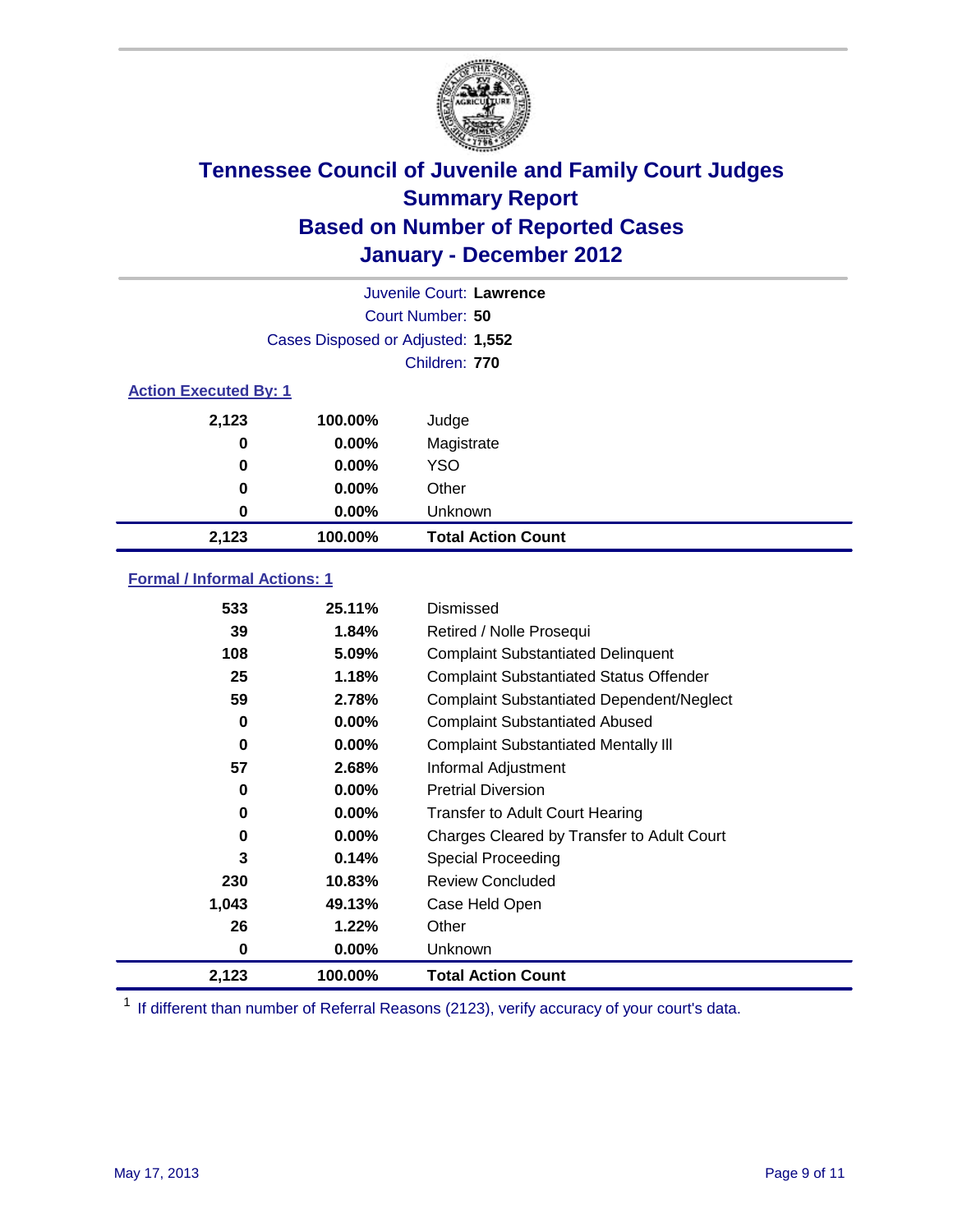

|                       |                                   | Juvenile Court: Lawrence                              |
|-----------------------|-----------------------------------|-------------------------------------------------------|
|                       |                                   | Court Number: 50                                      |
|                       | Cases Disposed or Adjusted: 1,552 |                                                       |
|                       |                                   | Children: 770                                         |
| <b>Case Outcomes:</b> |                                   | There can be multiple outcomes for one child or case. |
| 356                   | 19.79%                            | <b>Case Dismissed</b>                                 |
| 30                    | 1.67%                             | Case Retired or Nolle Prosequi                        |
| 0                     | 0.00%                             | Warned / Counseled                                    |
| 829                   | 46.08%                            | Held Open For Review                                  |
| 0                     | 0.00%                             | Supervision / Probation to Juvenile Court             |
| 0                     | 0.00%                             | <b>Probation to Parents</b>                           |
| 0                     | 0.00%                             | Referral to Another Entity for Supervision / Service  |
| 0                     | 0.00%                             | Referred for Mental Health Counseling                 |
| 0                     | 0.00%                             | Referred for Alcohol and Drug Counseling              |
| 0                     | 0.00%                             | <b>Referred to Alternative School</b>                 |
| 2                     | 0.11%                             | Referred to Private Child Agency                      |
| 7                     | 0.39%                             | Referred to Defensive Driving School                  |
| 12                    | 0.67%                             | Referred to Alcohol Safety School                     |
| 13                    | 0.72%                             | Referred to Juvenile Court Education-Based Program    |
| 7                     | 0.39%                             | Driver's License Held Informally                      |
| 0                     | 0.00%                             | <b>Voluntary Placement with DMHMR</b>                 |
| 0                     | 0.00%                             | <b>Private Mental Health Placement</b>                |
| 0                     | 0.00%                             | <b>Private MR Placement</b>                           |
| 0                     | 0.00%                             | Placement with City/County Agency/Facility            |
| 0                     | 0.00%                             | Placement with Relative / Other Individual            |
| 31                    | 1.72%                             | Fine                                                  |
| 103                   | 5.73%                             | <b>Public Service</b>                                 |
| 7                     | 0.39%                             | Restitution                                           |
| 0                     | 0.00%                             | <b>Runaway Returned</b>                               |
| 0                     | 0.00%                             | No Contact Order                                      |
| 0                     | 0.00%                             | Injunction Other than No Contact Order                |
| 0                     | 0.00%                             | <b>House Arrest</b>                                   |
| 0                     | 0.00%                             | <b>Court Defined Curfew</b>                           |
| 0                     | 0.00%                             | Dismissed from Informal Adjustment                    |
| 0                     | 0.00%                             | <b>Dismissed from Pretrial Diversion</b>              |
| 25                    | 1.39%                             | Released from Probation                               |
| 0                     | 0.00%                             | <b>Transferred to Adult Court</b>                     |
| 0                     | $0.00\%$                          | <b>DMHMR Involuntary Commitment</b>                   |